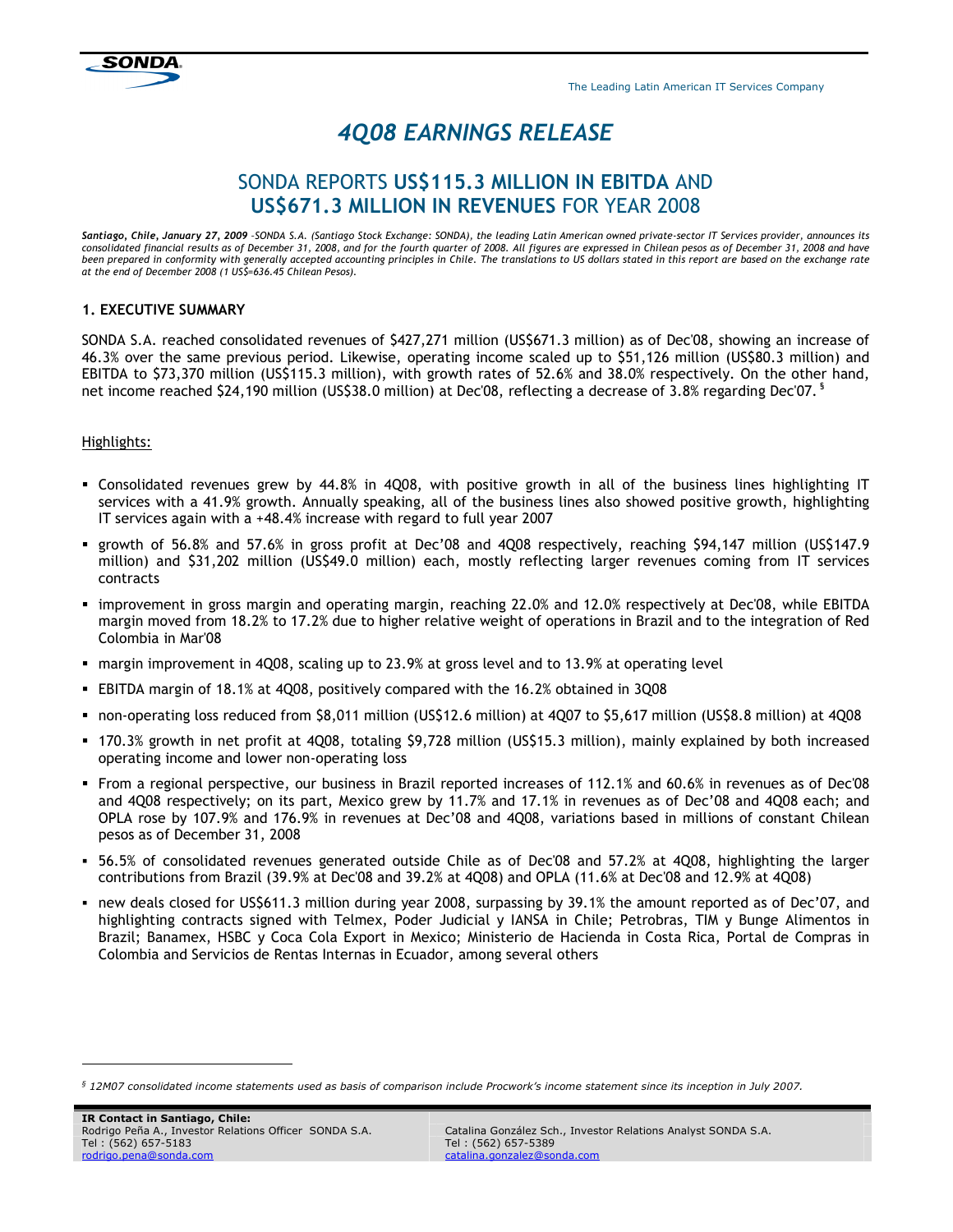

# Figure 1 - Consolidated Financial Statements

|                                                      | SONDA CONSOLIDATED FINANCIAL STATEMENT |               |            |                                   |  |  |  |  |  |
|------------------------------------------------------|----------------------------------------|---------------|------------|-----------------------------------|--|--|--|--|--|
|                                                      | Dec-07 / Dec-08                        |               |            |                                   |  |  |  |  |  |
| In millions of constant Ch\$ as of December 31, 2008 |                                        |               |            |                                   |  |  |  |  |  |
| <b>Income Statement</b>                              | <b>Dic-07</b>                          | <b>Dic-08</b> | Var.       | $\frac{1}{2}$                     |  |  |  |  |  |
| <b>Revenues</b>                                      | 291.954                                | 427.271       | 135.318    | 46,3%                             |  |  |  |  |  |
| Cost of Sales                                        | $-231.925$                             | $-333.124$    | $-101.199$ | 43,6%                             |  |  |  |  |  |
| Gross Profit                                         | 60.028                                 | 94.147        | 34.119     | 56,8%                             |  |  |  |  |  |
| Administrative and Selling Expenses                  | $-26.534$                              | $-43.021$     | $-16.487$  | 62,1%                             |  |  |  |  |  |
| <b>Operating Income</b>                              | 33.494                                 | 51.126        | 17.632     | 52,6%                             |  |  |  |  |  |
| Depreciation and Amortization                        | 19.686                                 | 22.244        | 2.558      | 13,0%                             |  |  |  |  |  |
| <b>EBITDA</b>                                        | 53.180                                 | 73.370        | 20.189     | 38,0%                             |  |  |  |  |  |
| Financial Income (Expense), Net                      | 2.756                                  | 2.013         | $-743$     | $-27,0%$                          |  |  |  |  |  |
| <b>Financial Income</b>                              | 6.661                                  | 5.681         | $-981$     | $-14,7%$                          |  |  |  |  |  |
| <b>Financial Expense</b>                             | $-3.905$                               | $-3.668$      | 238        | $-6,1%$                           |  |  |  |  |  |
| Price-level Restatement                              | $-5.309$                               | $-2.137$      | 3.172      | $-59,8%$                          |  |  |  |  |  |
| Foreign Exchange Difference                          | $-308$                                 | $-7.841$      | $-7.533$   | 2443,7%                           |  |  |  |  |  |
| Other Non-Operating Incomes                          | 893                                    | $-10.100$     | $-10.993$  | $-1231,0%$                        |  |  |  |  |  |
| <b>Non Operating Income</b>                          | $-1.968$                               | $-18.064$     | $-16.096$  | 817,7%                            |  |  |  |  |  |
| Income before Taxes                                  | 31.526                                 | 33.062        | 1.536      | 4,9%                              |  |  |  |  |  |
| Income Taxes                                         | $-5.377$                               | $-7.207$      | $-1.829$   | 34,0%                             |  |  |  |  |  |
| Minority Interest                                    | $-1.062$                               | $-1.717$      | $-655$     | 61,7%                             |  |  |  |  |  |
| Amortization of Negative Goodwill                    | 53                                     | 52            | 0          | $-0,5%$                           |  |  |  |  |  |
| <b>Net Income</b>                                    | 25.139                                 | 24.190        | $-949$     | $-3,8%$                           |  |  |  |  |  |
| <b>Balance Sheet</b>                                 | <b>Dic-07</b>                          | <b>Dic-08</b> | Var.       | $\mathsf{o}\mathsf{v}_\mathsf{o}$ |  |  |  |  |  |
| <b>Assets</b>                                        | 376.002                                | 380.351       | 4.350      | 1,2%                              |  |  |  |  |  |
| <b>Current Assets</b>                                | 189.993                                | 183.456       | $-6.537$   | $-3,4%$                           |  |  |  |  |  |
| Cash and Equivalents                                 | 65,990                                 | 43.260        | $-22.729$  | $-34,4%$                          |  |  |  |  |  |
| <b>Accounts Receivables</b>                          | 95.837                                 | 109.106       | 13.269     | 13,8%                             |  |  |  |  |  |
| <b>Inventories</b>                                   | 8.926                                  | 13.434        | 4.509      | 50,5%                             |  |  |  |  |  |
| <b>Other Current Assets</b>                          | 19.241                                 | 17.655        | $-1.585$   | $-8,2%$                           |  |  |  |  |  |
| Property, Plant and Equipment                        | 62.415                                 | 61.632        | $-782$     | $-1,3%$                           |  |  |  |  |  |
| Investment in Other Companies                        | 2.750                                  | 2.556         | $-193$     | $-7,0%$                           |  |  |  |  |  |
| <b>Other Assets</b>                                  | 120.845                                | 132.707       | 11.862     | 9,8%                              |  |  |  |  |  |
| Liabilities                                          | 117.281                                | 102.017       | $-15.263$  | $-13,0%$                          |  |  |  |  |  |
| <b>Current Liabilities</b>                           | 86.014                                 | 76.677        | $-9.337$   | $-10,9%$                          |  |  |  |  |  |
| Short-Term Financial Debt                            | 21.887                                 | 20.192        | $-1.694$   | $-7,7%$                           |  |  |  |  |  |
| <b>Other Current Liabilities</b>                     | 64.128                                 | 56,485        | $-7.643$   | $-11,9%$                          |  |  |  |  |  |
| Long-Term Financial Debt                             | 22.775                                 | 13.901        | $-8.874$   | $-39,0%$                          |  |  |  |  |  |
| <b>Other Current Liabilities</b>                     | 4.902                                  | 7.516         | 2.614      | 53,3%                             |  |  |  |  |  |
| Minority Interest                                    | 3.589                                  | 3.923         | 334        | 9,3%                              |  |  |  |  |  |
| <b>Total Shareholder's Equity</b>                    | 258.721                                | 278.334       | 19.613     | 7,6%                              |  |  |  |  |  |
| <b>Total Liabilities and Shareholder's Equity</b>    | 376.002                                | 380.351       | 4.350      | 1,2%                              |  |  |  |  |  |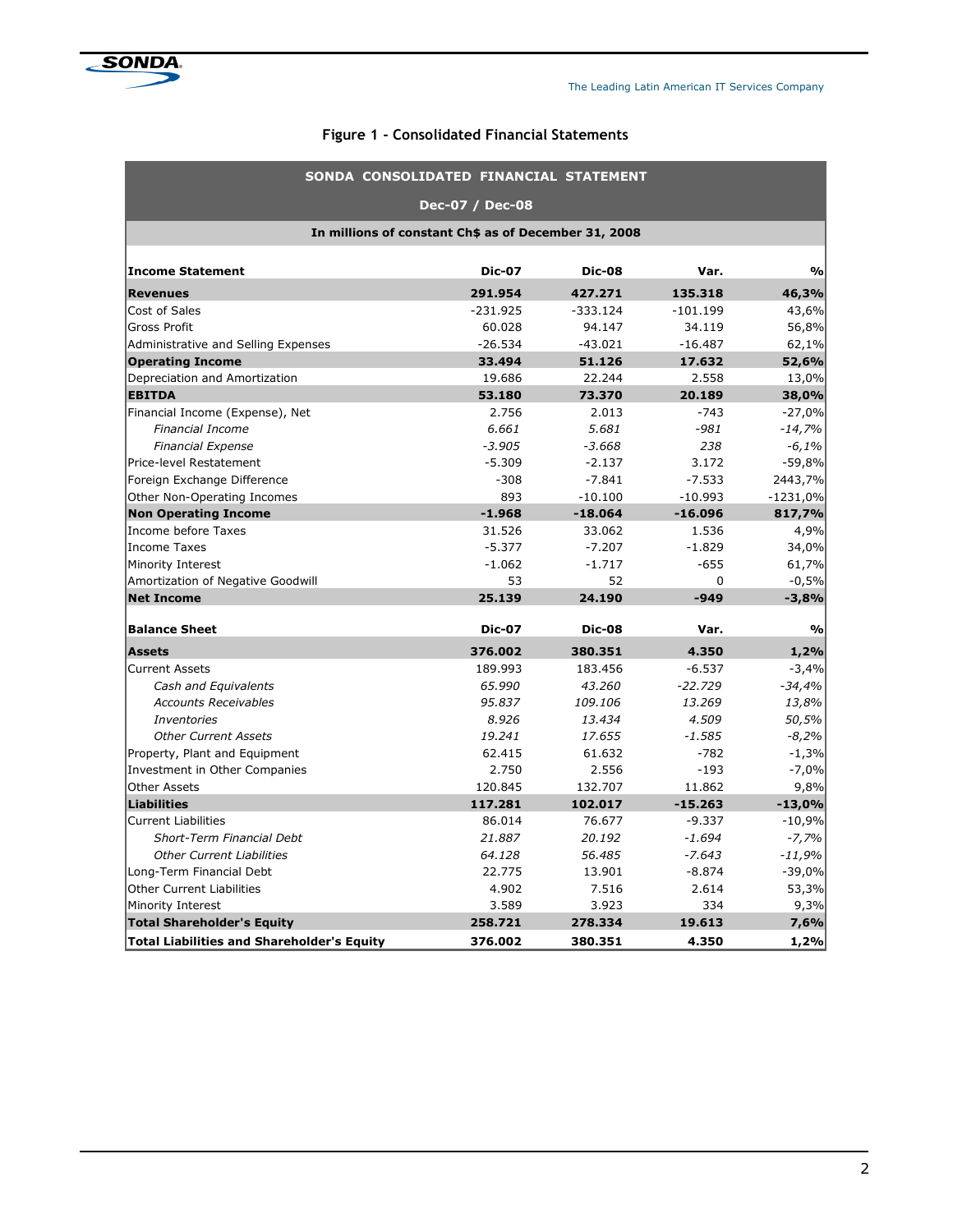

#### 2. MANAGEMENT DISCUSSION AND ANALYSIS ON 12M08 AND 4Q08 CONSOLIDATED RESULTS

#### DECEMBER 2008 RESULTS (12M08)

Consolidated revenues amounted to \$427,271 million (US\$671.3 million) at Dec'08, surpassing in 46.3% the same previous period, which is primarily explained by:

 48.4% growth in revenues coming from the IT services business, totaling \$273,108 million (US\$429.1 million) at Dec'08, which included:

- larger revenues coming from professional services and systems integration (+\$55,323 million equivalent to US\$86.9 million), mainly related to new businesses in Brazil, OPLA and Mexico

- larger revenues coming from IT outsourcing services (+\$19,540 million equivalent to US\$30.7 million), mostly associated to IT outsourcing contracts in Chile, OPLA and Brazil

 increase of 88.8% in the applications business, with total revenues of \$50,790 million (US\$79.8 million) in Dec'08, primarily due to:

- larger revenues coming from support and implementation services (+\$13,687 million equivalent to US\$21.5 million), mainly related to SAP business in Brazil and new contracts in OPLA - larger revenues coming from software license sales (+\$5,868 million equivalent to US\$9.2 million), mainly

explained by a greater commercial activity in Brazil

 rise of 27.6% in the platforms business, reaching \$103,374 million (US\$162.4 million) at Dec'08, primarily explained by:

- larger revenues coming from hardware sales (+\$22,028 million equivalent to US\$34.6 million), mostly due to deals closed in OPLA and Chile

IT services business contributed with a 63.9% of consolidated revenues at Dec'08, applications with an 11.9% and platforms business with a 24.2%.

| <b>SONDA CONSOLIDATED -</b>   | Millions of constant Ch\$ as of December 31, 2008 |               |         |               |
|-------------------------------|---------------------------------------------------|---------------|---------|---------------|
| <b>Revenues</b>               | <b>Dec-07</b>                                     | <b>Dec-08</b> | Var.    | $\frac{0}{0}$ |
| <b>Business Line</b>          |                                                   |               |         |               |
| <b>Platforms</b>              | 81.037                                            | 103.374       | 22.337  | 27,6%         |
| <b>IT Services</b>            | 184.018                                           | 273.108       | 89.090  | 48,4%         |
| Applications                  | 26.898                                            | 50.790        | 23.891  | 88,8%         |
| <b>Total</b>                  | 291.954                                           | 427.271       | 135.317 | 46,3%         |
| <b>Share by Business Line</b> |                                                   |               |         |               |
| <b>Platforms</b>              | 27,8%                                             | 24,2%         |         |               |
| <b>IT Services</b>            | 63,0%                                             | 63,9%         |         |               |
| Applications                  | 9,2%                                              | 11,9%         |         |               |
| Total                         | 100,0%                                            | 100.0%        |         |               |

#### Figure 2 - Consolidated Revenues by Business Line

#### COST OF SALES AND ADMINISTRATIVE AND SELLING EXPENSES

Costs of sales reached \$333,124 million (US\$523.4 million) at Dec'08, which represented a rise of 43.6% regarding Dec'07, mainly explained by:

- higher costs related to labor (+\$64,288 million equivalent to US\$101.1 million), primarily due to increased staffing in Brazil and Colombia since Procwork and Red Colombia acquisitions
- larger cost of sales (+\$18,811 million equivalent to US\$29.6 million), mainly explained by larger sales of hardware in OPLA and Chile and increased sales of SAP licenses in Brazil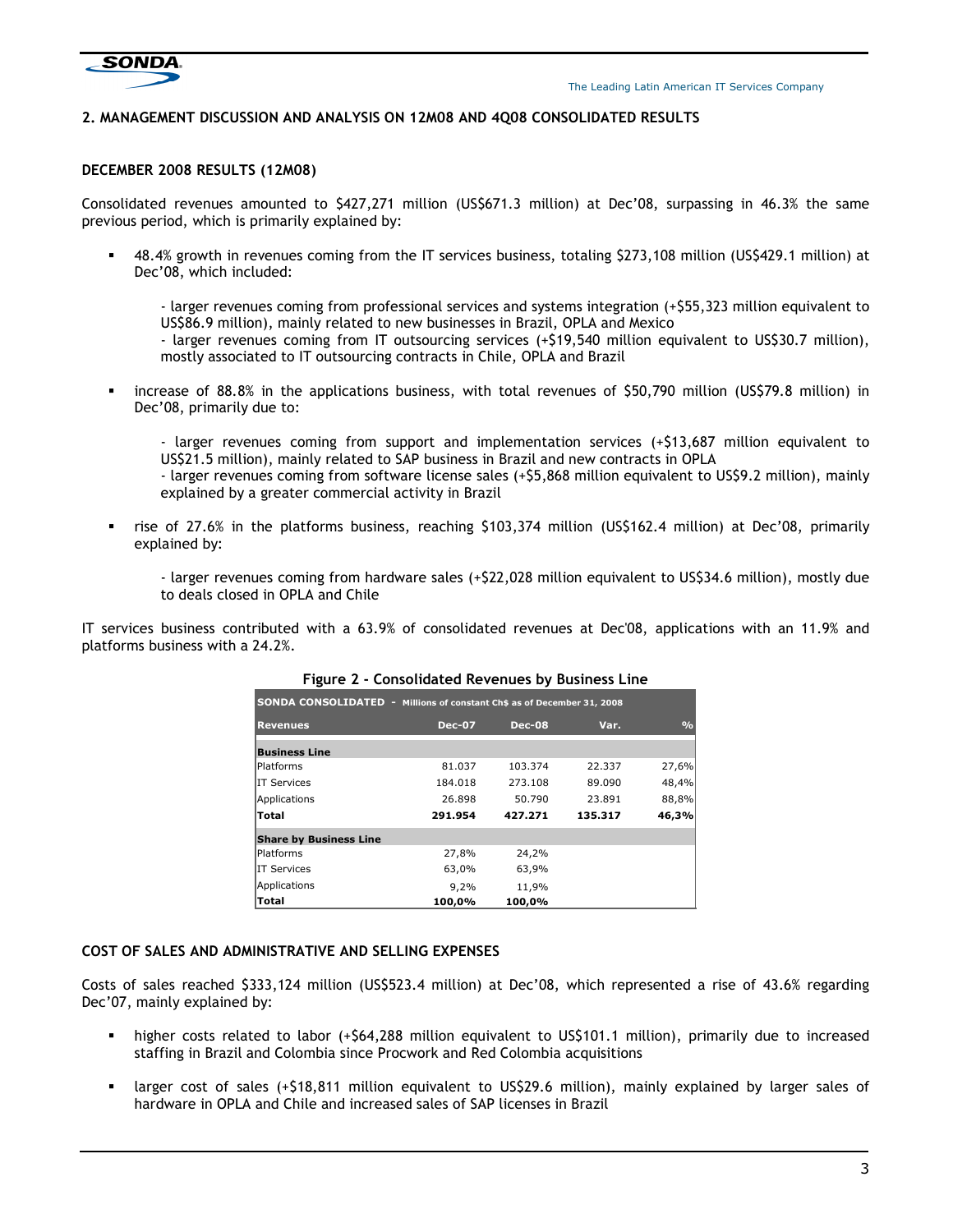

On the other hand, administrative and selling expenses totaled \$43,021 million (US\$67.6 million) at Dec'08, with a 62.1% growth regarding Dec'07, mainly as a result of higher labor costs associated with Procwork and Red Colombia integrations.

#### OPERATING INCOME AND EBITDA

Operating income scaled up to \$51,126 million (US\$80.3 million) at Dec'08, representing a rise of 52.6% with regard to Dec'07. This increase is explained by gross profit rise, which grew by 56.8% and totaled \$94,147 million (US\$147.9 million), as a result of larger consolidated revenues, especially in businesses with higher value added. Consequently, gross margin increased to 22.0% and operating margin to 12.0% in Dec'08, equivalent to a 140 and 50 basis points growth, respectively.

Consolidated EBITDA amounted to \$73,370 million (US\$115.3 million) as of Dec'08, with a growth of 38.0% when compared to Dec'07, mostly explained by an increase in operating income (+\$17,632 million equivalent to US\$27.7 million), especially in Chile and Brazil.

EBITDA margin moved from 18.2% at Dec'07 to 17.2% at Dec'08, primarily due to the increased relative share of Brazilian operations and the integration of Red Colombia since Mar'08.

|                                                      | rigure 3 - income statement |               |            |               |  |  |  |  |  |
|------------------------------------------------------|-----------------------------|---------------|------------|---------------|--|--|--|--|--|
| SONDA CONSOLIDATED STATEMENTS OF INCOME              |                             |               |            |               |  |  |  |  |  |
| In millions of constant Ch\$ as of December 31, 2008 |                             |               |            |               |  |  |  |  |  |
| <b>INCOME STATEMENT</b>                              | <b>Dic-07</b>               | <b>Dic-08</b> | VAR.       | $\frac{0}{0}$ |  |  |  |  |  |
| <b>Revenues</b>                                      | 291.954                     | 427.271       | 135.318    | 46,3%         |  |  |  |  |  |
| Cost of Sales                                        | $-231.926$                  | $-333.124$    | $-101.199$ | 43,6%         |  |  |  |  |  |
| <b>Gross Profit</b>                                  | 60.028                      | 94.147        | 34.119     | 56,8%         |  |  |  |  |  |
| <b>Operating Income</b>                              | 33.494                      | 51.126        | 17.632     | 52,6%         |  |  |  |  |  |
| <b>EBITDA</b>                                        | 53.180                      | 73.370        | 20.189     | 38,0%         |  |  |  |  |  |
| Non Operating Income                                 | $-1.968$                    | $-18.064$     | $-16.097$  | 818,1%        |  |  |  |  |  |
| Net Income                                           | 25.139                      | 24.190        | $-949$     | $-3,8%$       |  |  |  |  |  |
| <b>FINANCIAL RATIOS</b>                              |                             |               |            |               |  |  |  |  |  |
| Gross Margin                                         | 20,6%                       | 22,0%         |            |               |  |  |  |  |  |
| Operating Margin                                     | 11,5%                       | 12,0%         |            |               |  |  |  |  |  |
| <b>EBITDA Margin</b>                                 | 18,2%                       | 17,2%         |            |               |  |  |  |  |  |
| Net Margin                                           | 8,6%                        | 5,7%          |            |               |  |  |  |  |  |

#### Figure 3 - Income Statement

#### NON-OPERATING INCOME

Non-operating income showed a loss of \$18,064 million (US\$28.4 million) for the year 2008, surpassing the \$1,968 million (US\$3.1 million) of non-operating loss reported at Dec'07, mainly as a result of the following factors:

- lower other non-operating income (-\$8,162 million equivalent to US\$12.8 million), with a final amount of \$2,776 million (US\$4.4 million) at Dec'08, mainly explained by the one-time profit of \$7,317 million (US\$11.5 million) generated by the divestiture of Officer in Jul'07, as well as the lower equity share in net income of related companies (\$1,154 million equivalent to US\$1.8 million) due to the divestiture of the equity investment in Officer
- larger charges for +\$7,533 million (equivalent to US\$11.8 million) in foreign exchange differences, totaling \$7,841 million (US\$12.3 million) at Dec'08, as a result of the conversion of foreign subsidiaries' financial statements from local currencies to US Dollars under Technical Bulletin N°64, especially in Brazil (higher charges for +\$5,952 million equivalent to US\$9.4 million) and in Mexico (higher charges for +\$1,481 million equivalent to US\$2.3 million)
- greater goodwill amortization (+\$2,574 million equivalent to US\$4.0 million), with a final value of \$5,196 million (US\$8.2 million) at Dec'08, as a result of the acquisitions carried out as part of the investment plan that is currently under execution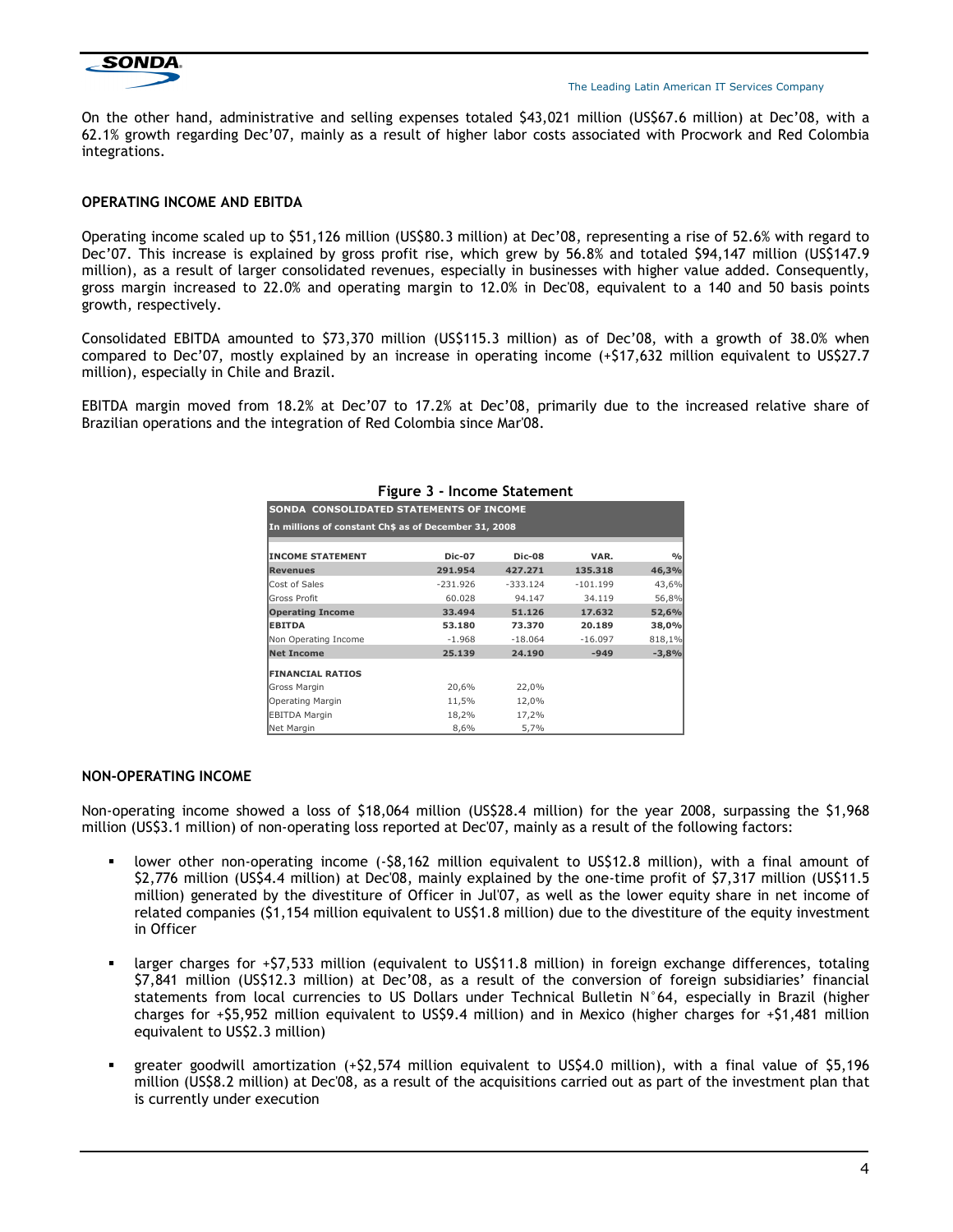

#### NET INCOME

Net income reached \$24,190 million (US\$38.0 million) at the end of 2008, representing a decrease of 3.8% over the 2007 period, primarily as a result of the increased non-operating loss.

#### FOURTH QUARTER 2008 CONSOLIDATED RESULTS (4Q08)

#### REVENUES

During the fourth quarter of 2008, consolidated revenues scaled up to \$130,633 million (US\$205.3 million), representing 44.8% growth when compared to 4Q07. Without considering additional revenues coming after Red Colombia acquisition, revenue growth in the quarter would have been 40.6% (organic growth). This increase is mostly a consequence of:

 growth of 41.9% in revenues from the IT services business, with a total of \$80,582 million (US\$126.6 million), due to:

- larger revenues coming from professional services and systems integration (+\$9,379 million equivalent to US\$14.7 million), mainly associated to new businesses in Brazil, Mexico and OPLA (especially Colombia) - larger revenues coming from IT outsourcing services (+\$7,934 million equivalent to US\$12.5 million), mostly associated with new contracts in Chile and OPLA

 increase of 51.7% in the applications business segment, with total revenues of \$15,556 million (US\$24.4 million) in 4Q08, mostly explained by:

- larger revenues coming from support and implementation services (+\$4,287 million equivalent to US\$6.7 million), mainly due to a more intense commercial activity in Brazil

rise of 48.9% in the platforms business, amounting to \$34,496 million (US\$54.2 million) in 4Q08, mainly due to:

- increase in hardware sales (+\$11,604 million equivalent to US\$18.2 million), as a result of higher amount of new businesses developed in Chile and OPLA, especially Costa Rica and Ecuador

IT services business contributed with a 61.7% of consolidated revenues at 4Q08, applications business generated an 11.9% and platforms business provided a 26.5%.

| SONDA CONSOLIDATED -   Millions of constant Ch\$ as of December 31, 2008 |             |             |        |               |  |  |  |  |  |
|--------------------------------------------------------------------------|-------------|-------------|--------|---------------|--|--|--|--|--|
| <b>Revenues</b>                                                          | <b>4007</b> | <b>4008</b> | Var.   | $\frac{0}{0}$ |  |  |  |  |  |
| <b>Business Line</b>                                                     |             |             |        |               |  |  |  |  |  |
| lPlatforms                                                               | 23.168      | 34.496      | 11.328 | 48,9%         |  |  |  |  |  |
| <b>IT Services</b>                                                       | 56.806      | 80.582      | 23.775 | 41,9%         |  |  |  |  |  |
| Applications                                                             | 10.256      | 15.556      | 5.300  | 51,7%         |  |  |  |  |  |
| Total                                                                    | 90.230      | 130.633     | 40.404 | 44.8%         |  |  |  |  |  |
| <b>Share by Business Line</b>                                            |             |             |        |               |  |  |  |  |  |
| <b>Platforms</b>                                                         | 25,7%       | 26,5%       |        |               |  |  |  |  |  |
| IIT Services                                                             | 63,0%       | 61,7%       |        |               |  |  |  |  |  |
| Applications                                                             | 11,4%       | 11,9%       |        |               |  |  |  |  |  |
| Total                                                                    | 100,0%      | 100,0%      |        |               |  |  |  |  |  |

#### Figure 4 - Consolidated Revenues by Business Line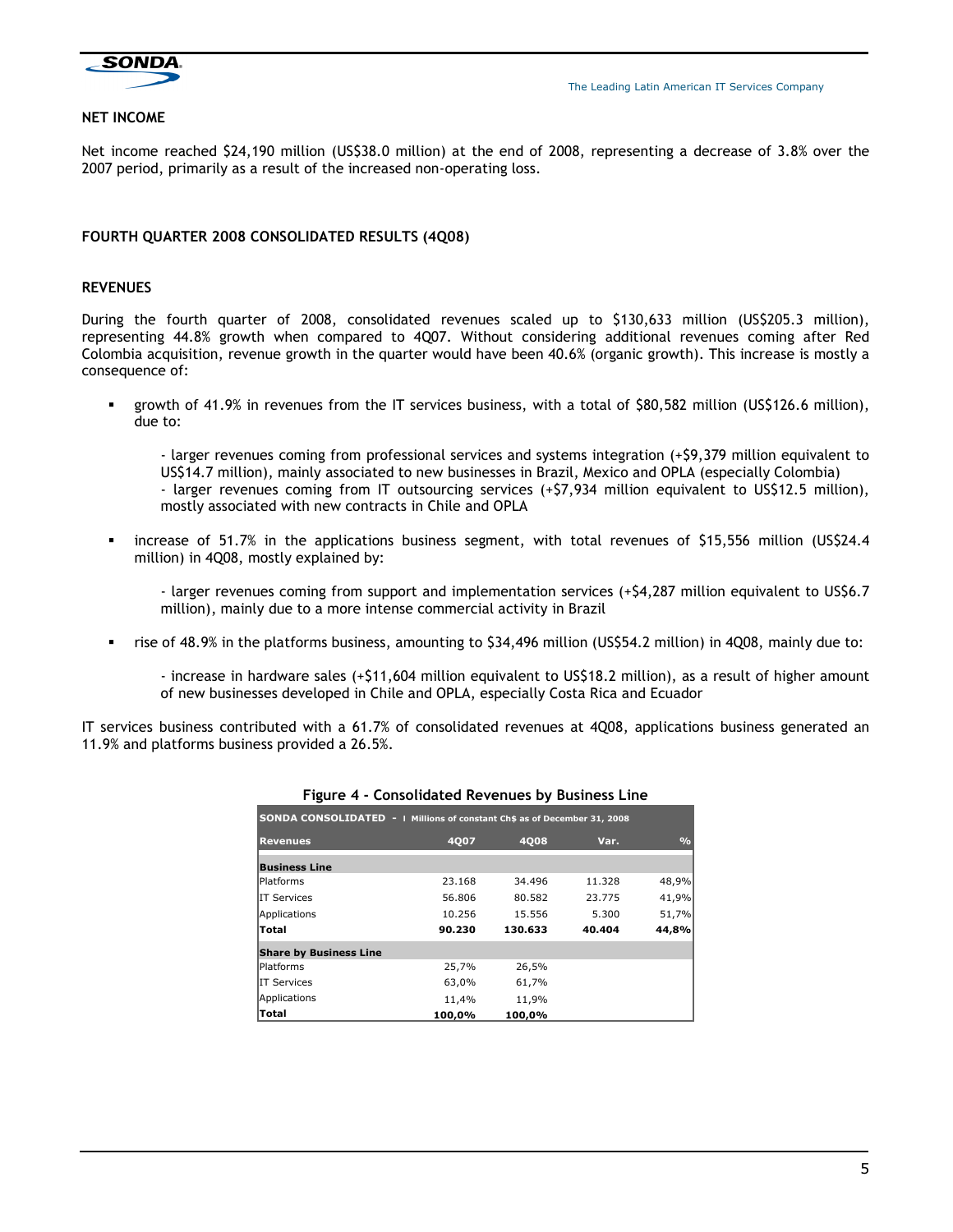

The Leading Latin American IT Services Company

#### COST OF SALES AND ADMINISTRATIVE AND SELLING EXPENSES

Cost of sales reached \$99,431 million (US\$156.2 million) at 4Q08, reflecting a 41.2% rise regarding 4Q07, mainly explained by:

- increase in external services and labor costs (+\$17,669 million equivalent to US\$27.8 million), primarily as a result of normal business requirements to execute new projects and contracts
- higher cost of sales (+\$6,833 million equivalent to US\$10.7 million) mostly related to larger hardware sales in Chile and OPLA

#### OPERATING INCOME AND EBITDA

During the fourth quarter of 2008, operating income amounted to \$18,159 million (US\$28.5 million), representing a growth of 51.1% regarding 4Q07. This rise was mainly explained by a higher gross profit for the period, which grew by 57.6% and reached \$31,202 million (US\$49.0 million). As a percentage of sales, gross margin climbed up from 21.9% in 4Q07 to 23.9% in 4Q08, and operating margin grew from 13.3% in 4Q07 to 13.9% in 4Q08.

Consolidated EBITDA reached \$23,599 million (US\$37.1 million) at 4Q08, with a rise of 37.6% when compared to 4Q07, mainly explained by an increase in operating income (+\$6,139 million equivalent to US\$9.6 million), especially in Chile and Brazil

EBITDA margin reached 18.1% at 4Q08, lower than the 19.0% shown at 4Q07, but 190 bp higher than the 16.2% obtained in 3Q08.

| SONDA CONSOLIDATED STATEMENTS OF INCOME              |           |           |           |               |  |  |  |  |
|------------------------------------------------------|-----------|-----------|-----------|---------------|--|--|--|--|
| In millions of constant Ch\$ as of December 31, 2008 |           |           |           |               |  |  |  |  |
|                                                      |           |           |           |               |  |  |  |  |
| <b>INCOME STATEMENT</b>                              | 4007      | 4008      | VAR.      | $\frac{0}{0}$ |  |  |  |  |
| <b>Revenues</b>                                      | 90.230    | 130.633   | 40.403    | 44,8%         |  |  |  |  |
| Cost of Sales                                        | $-70.429$ | $-99.431$ | $-29.002$ | 41,2%         |  |  |  |  |
| <b>Gross Profit</b>                                  | 19.801    | 31.202    | 11.401    | 57,6%         |  |  |  |  |
| <b>Operating Income</b>                              | 12.020    | 18.159    | 6.138     | 51,1%         |  |  |  |  |
| <b>EBITDA</b>                                        | 17.145    | 23.599    | 6.454     | 37,6%         |  |  |  |  |
| Non Operating Income                                 | $-8.011$  | $-5.617$  | 2.395     | $-29,9%$      |  |  |  |  |
| <b>Net Income</b>                                    | 3.599     | 9.728     | 6.129     | 170,3%        |  |  |  |  |
| <b>FINANCIAL RATIOS</b>                              |           |           |           |               |  |  |  |  |
| Gross Margin                                         | 21,9%     | 23,9%     |           |               |  |  |  |  |
| Operating Margin                                     | 13,3%     | 13,9%     |           |               |  |  |  |  |
| <b>EBITDA Margin</b>                                 | 19,0%     | 18,1%     |           |               |  |  |  |  |
| Net Margin                                           | 4,0%      | 7,4%      |           |               |  |  |  |  |

#### Figure 5 - Income Statement

#### NON-OPERATING INCOME

Non-operating loss decreased from \$8,011 million (US\$12.6 million) at 4Q07 to \$5,617 million (US\$8.8 million) at 4Q08, which is largely explained by:

- profit of \$1,424 million (US\$2.2 million) in price-level restatement at 4Q08, compared favorably with the loss of \$1,604 million obtained at 4Q07
- lower other non-operating expenses (-\$4,850 million equivalent to US\$7.6 million), with a final amount of \$2,808 million (US\$4.1 million) at 4Q08, mainly explained by the one-time charge made in Dec'07 of \$6,244 million (US\$9.8 million) as a provision to reflect the effects arising from the transaction to be agreed with the AFT, finally in Mar'08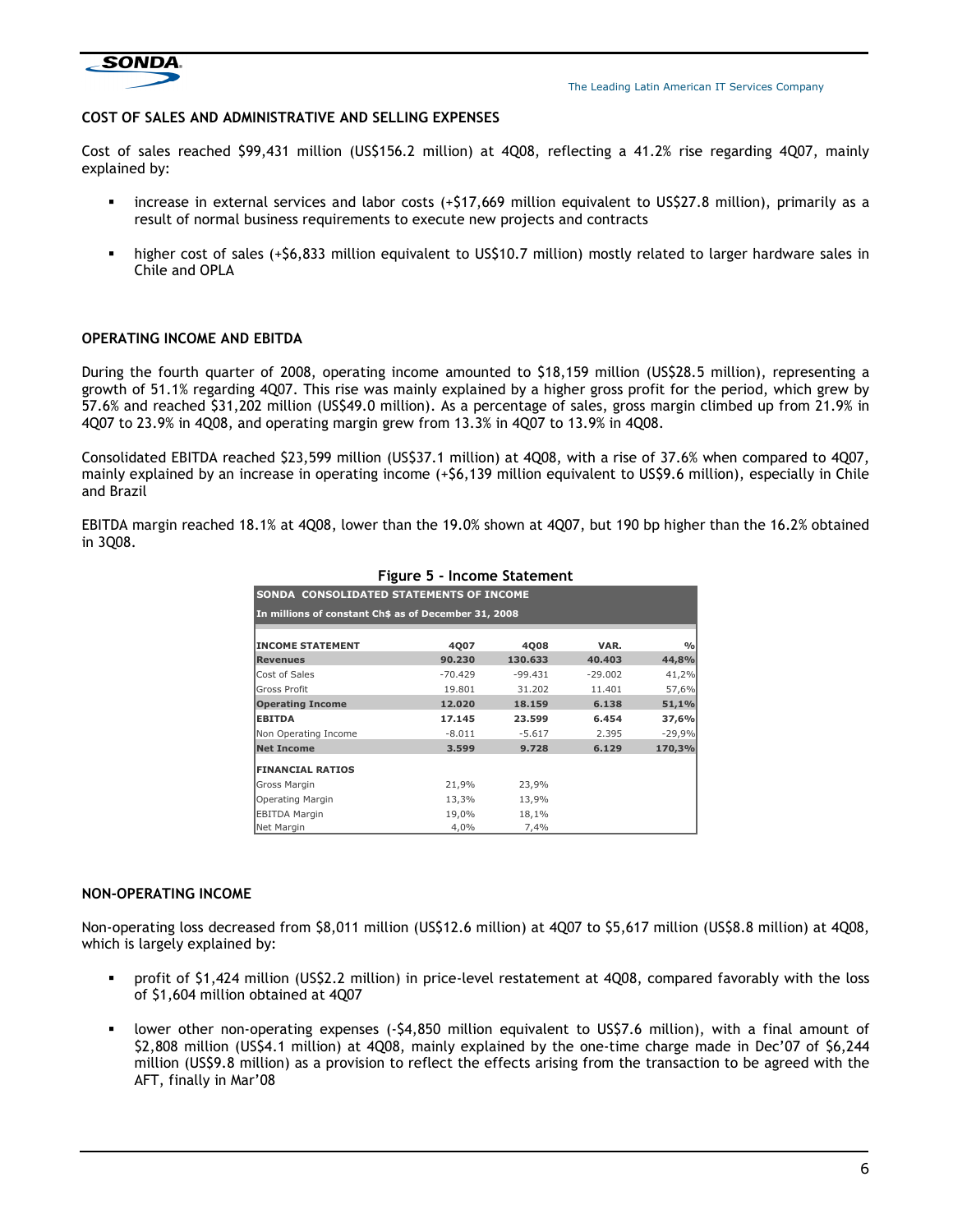

#### NET INCOME

During 4Q08, net profit totaled \$9,728 million (US\$15.3 million), which represented a 170.3% growth regarding to 4Q07. This was mainly explained by an increased operating income and a lower non-operating loss for the quarter.

### 3. ANALYSIS OF ANNUAL AND QUARTERLY REGIONAL RESULTS

#### CHILE

Main changes in Chile between Dec'07 and Dec'08 are detailed below, in millions of constant Chilean pesos as of December 31, 2008:

- rise of 10.3% in revenues, with a total of \$185,979 million (US\$292.2 million) at Dec'08, mainly due to higher revenues from both IT services (+6.5%) and platforms (+17.3%) business lines, related to new IT outsourcing contracts and larger hardware sales in each case
- growth of 38.2% in operating income and 24.2% in EBITDA, with final amounts of \$33,621 million (US\$52.8 million) and \$50,360 million (US\$79.1 million) each, primarily as a result of larger revenues, especially coming from higher value-added businesses
- rises of 370 bp and 310 bp in operating margin and EBITDA margin respectively at the end of year 2008, reaching levels of 18.1% and 27,1% each

|                                                      |                        |               | LIRALE O - DUSILIESS III CHILE |               |           |             |       |               |
|------------------------------------------------------|------------------------|---------------|--------------------------------|---------------|-----------|-------------|-------|---------------|
|                                                      | <b>Dic-07</b>          | <b>Dic-08</b> | Var.                           | $\frac{9}{6}$ | 4007      | 4008        | Var.  | $\frac{0}{0}$ |
| In millions of constant Ch\$ as of December 31, 2008 |                        |               |                                |               |           |             |       |               |
| <b>CHILE</b>                                         |                        |               |                                |               |           |             |       |               |
| <b>Revenues</b>                                      | 168.639                | 185.979       | 17.340                         | 10,3%         | 46.582    | 55.973      | 9.391 | 20,2%         |
| Platforms                                            | 62.688                 | 73.514        | 10.826                         | 17,3%         | 16.927    | 23.891      | 6.965 | 41,1%         |
| <b>IT Services</b>                                   | 95.779                 | 101.972       | 6.193                          | 6,5%          | 26.995    | 29.442      | 2.446 | 9,1%          |
| Applications                                         | 10.173                 | 10.493        | 320                            | 3,1%          | 2.659     | $2.640 -$   | 19    | $-0,7%$       |
| Cost of Sales                                        | 131.221                | 137.816 -     | 6.594                          | 5,0%          | $-34.408$ | $-39.324 -$ | 4.916 | 14,3%         |
| <b>Gross Profit</b>                                  | 37.418                 | 48.163        | 10.745                         | 28,7%         | 12.173    | 16.650      | 4.476 | 36,8%         |
| SG&A Expenses                                        | 13.089<br>$\sim$<br>۰. | $14.542 -$    | 1.454                          | 11,1%         | $-3.515$  | $-4.078 -$  | 562   | 16,0%         |
| <b>Operating Income</b>                              | 24.330                 | 33.621        | 9.291                          | 38,2%         | 8.659     | 12.572      | 3.913 | 45,2%         |
| <b>EBITDA</b>                                        | 40.553                 | 50.360        | 9.807                          | 24,2%         | 12.782    | 16.485      | 3.703 | 29,0%         |
| <b>Operating Margin</b>                              | 14,4%                  | 18,1%         | 3.7%                           | 25,3%         | 18,6%     | 22,5%       | 3,9%  | 20,8%         |
| <b>EBITDA Margin</b>                                 | 24,0%                  | 27,1%         | 3,0%                           | 12,6%         | 27,4%     | 29,5%       | 2,0%  | 7,3%          |

# Figure 6 – Business in Chile

Main variations in this country between 4Q07 and 4Q08 are described below, in millions of constant Chilean pesos as of December 31, 2008:

- revenues of \$55,973 million (US\$87.9 million) at 4Q08, with a rise of 20.2% regarding 4Q07, mainly due to higher revenues from the IT Services and the platforms businesses
- growth of 45.2% in operating income and 29.0% in EBITDA, with final amounts of \$12,572 million (US\$19.8 million) and \$16,485 million (US\$25.9 million) each, primarily as a result of increased revenues
- rise of 390 bp in operating margin and 210 bp in EBITDA margin, reaching levels of 22.5% and 29.5% respectively at 4Q08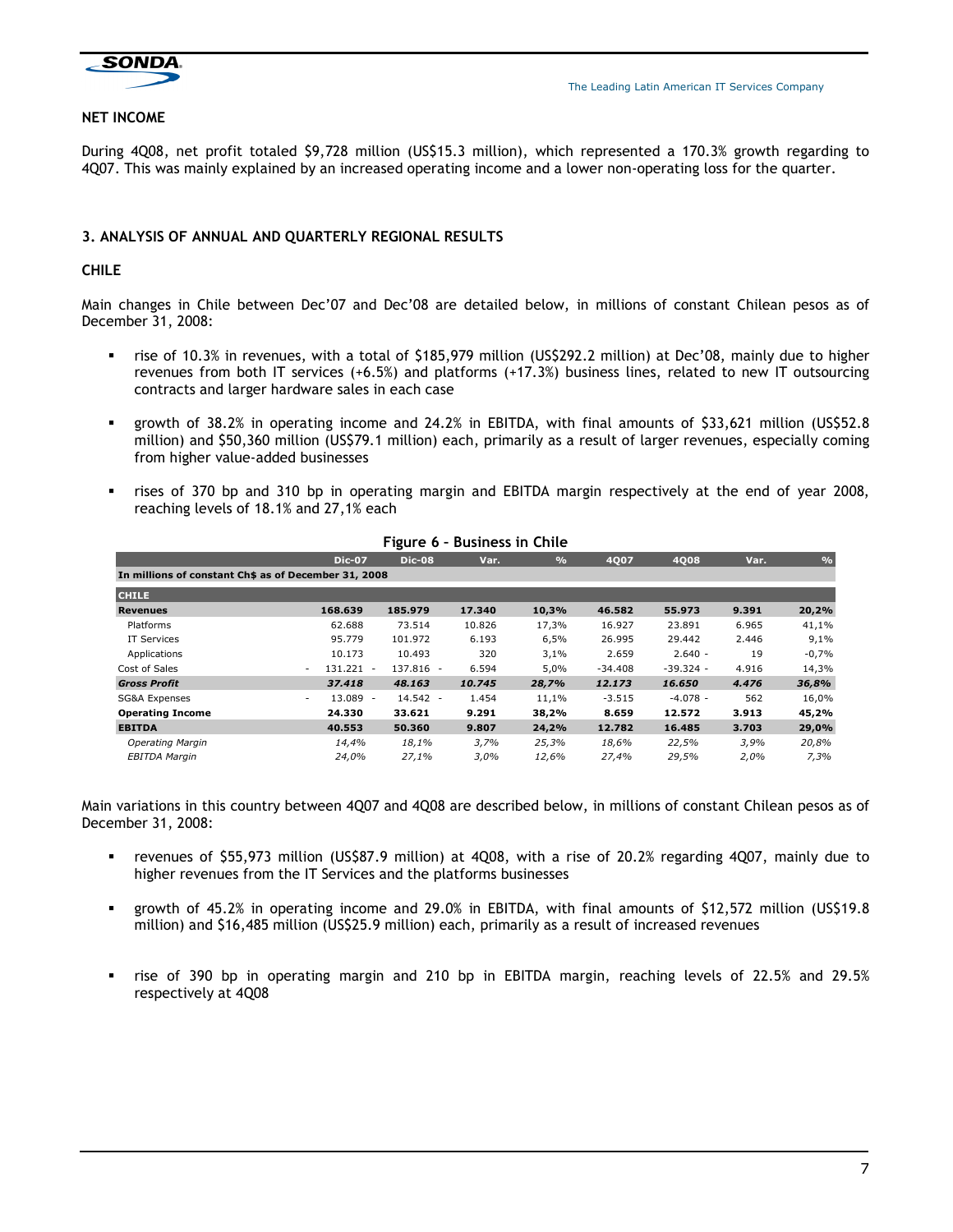

#### BRAZIL

Main changes in Brazil between Dec'07 and Dec'08 are detailed below, in millions of constant Chilean pesos as of December 31, 2008:

- 112.1% of growth in revenues, totaling \$170,313 million (US\$267.6 million) at Dec'08, primarily as a result of increased revenues from IT services (+\$67,460 million equivalent to US\$105.9 million), mainly professional services and systems integration, and larger revenues in the applications business (+\$22,097 million equivalente to US\$34.7 million), in particular support and implementation services
- rise of 126.1% in operating income and 105.4% in EBITDA, with final amounts of \$12,134 million (US\$19.1 million) and \$14,981 million (US\$23.5 million) each
- operating margin of 7.1%, with an increase of 40 bp regarding Dec'07
- EBITDA margin of 8.8% at Dec'08, higher in 30bp than the 8.5% registered at Sep'08, continuing thus with the improvement shown along 2008

|                                                      | <b>Dic-07</b>                         | <b>Dic-08</b> | Var.    | $\frac{9}{6}$ | 4007      | 4008        | Var.    | $\frac{0}{0}$ |
|------------------------------------------------------|---------------------------------------|---------------|---------|---------------|-----------|-------------|---------|---------------|
| In millions of constant Ch\$ as of December 31, 2008 |                                       |               |         |               |           |             |         |               |
| <b>BRAZIL</b>                                        |                                       |               |         |               |           |             |         |               |
| <b>Revenues</b>                                      | 80.315                                | 170.313       | 89.997  | 112,1%        | 31.896    | 51.209      | 19.313  | 60,6%         |
| Platforms                                            | 853                                   | 1.324         | 470     | 55,1%         | 354       | 400         | 46      | 13,1%         |
| <b>IT Services</b>                                   | 64.818                                | 132.249       | 67.430  | 104.0%        | 24.422    | 38.845      | 14.423  | 59,1%         |
| Applications                                         | 14.644                                | 36.740        | 22.097  | 150,9%        | 7.120     | 11.964      | 4.844   | 68,0%         |
| Cost of Sales                                        | 67.334 -<br>$\sim$                    | 138.562 -     | 71.228  | 105,8%        | $-26.665$ | $-41.454 -$ | 14.789  | 55,5%         |
| <b>Gross Profit</b>                                  | 12.981                                | 31.751        | 18.769  | 144,6%        | 5.230     | 9.755       | 4.525   | 86,5%         |
| SG&A Expenses                                        | $7.615 -$<br>$\overline{\phantom{a}}$ | $19.617 -$    | 12.002  | 157,6%        | $-2.891$  | $-5.939 -$  | 3.048   | 105,4%        |
| <b>Operating Income</b>                              | 5.367                                 | 12.134        | 6.767   | 126,1%        | 2.339     | 3.815       | 1.476   | 63,1%         |
| <b>EBITDA</b>                                        | 7.292                                 | 14.981        | 7.689   | 105,4%        | 3.027     | 4.830       | 1.803   | 59,6%         |
| <b>Operating Margin</b>                              | 6,7%                                  | 7,1%          | 0,4%    | 6,6%          | 7,3%      | 7,5%        | 0,1%    | 1,6%          |
| <b>EBITDA Margin</b>                                 | 9,1%                                  | 8,8%          | $-0,3%$ | $-3,1%$       | 9,5%      | 9,4%        | $-0.1%$ | $-0.6%$       |
|                                                      |                                       |               |         |               |           |             |         |               |

#### Figure 7 – Business in Brazil

Main variations in this country between 4Q07 and 4Q08 are described below, in millions of constant Chilean pesos as of December 31, 2008:

- 60.6% organic growth in revenues, with a total of \$51,209 million (US\$80.5 million) at 4Q08, mostly as a result of higher revenues from both IT services (+\$14,423 equivalent to US\$22.7 million) and applications businesses (+\$4,844 million equivalent to US\$7.6 million)
- 63.1% organic growth in operating income and 59.6% organic growth in EBITDA, with final amounts of \$3,815 million (US\$6.0 million) and \$4,830 million (US\$7.6 million) each, primarily as a result of additional revenues coming from higher value-added businesses
- operating margin of 7.5% and EBITDA margin of 9.4% at 4Q08

### **MEXICO**

Main changes in Mexico between Dec'07 and Dec'08 are detailed below, in millions of constant Chilean pesos as of December 31, 2008:

 11.7% increase in revenues, amounting to \$21,373 million (US\$33.6 million) at Dec'08, primarily explained by larger revenues in IT services business (+\$3,425 million equivalent to US\$5.4 million), especially new professional services contracts, systems integration projects and IT outsourcing services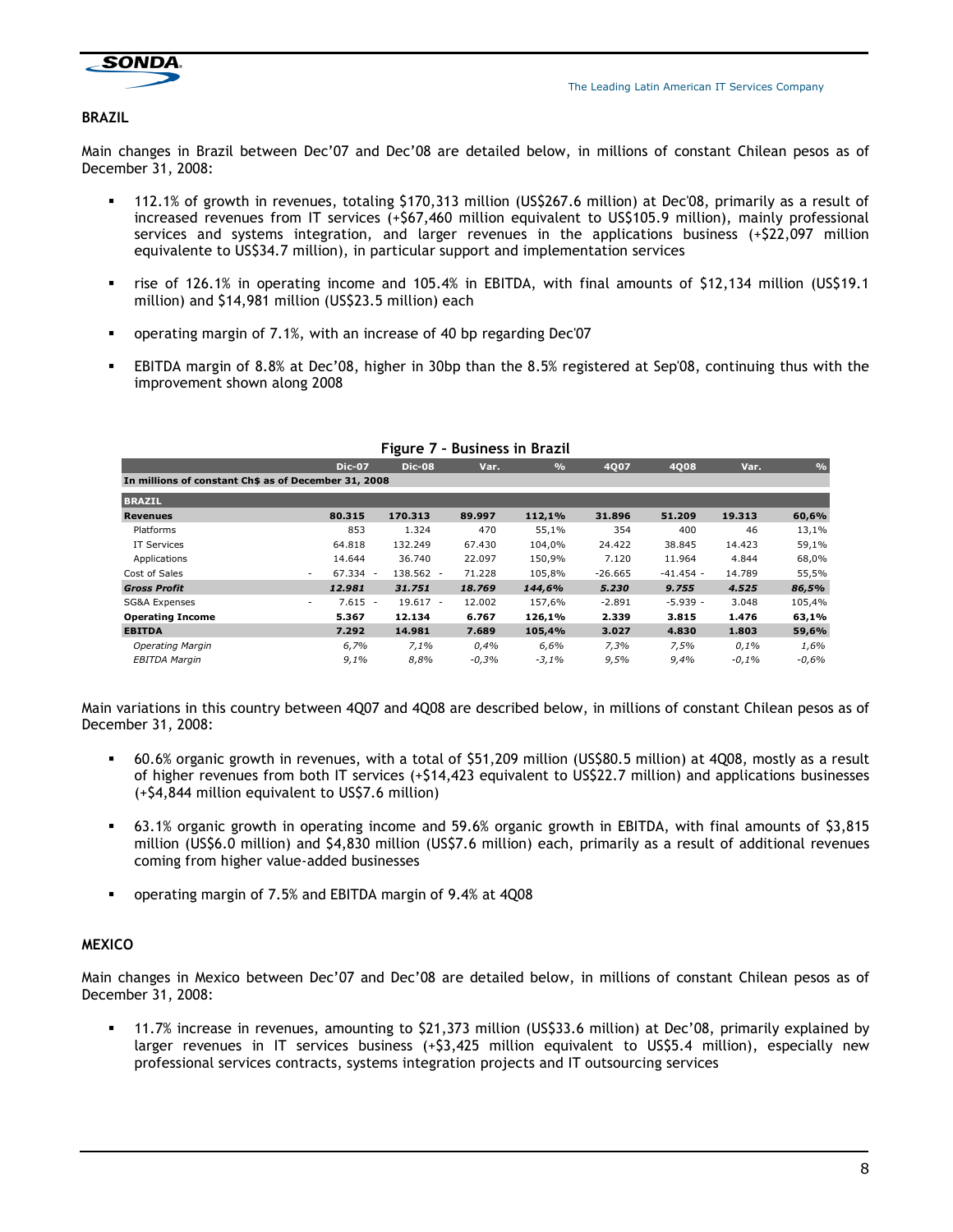# **SONDA.**

#### The Leading Latin American IT Services Company

- rise of 35.9% and 40.3% in operating income and EBITDA respectively when compared to year 2007, amounting to \$2,518 million (US\$4.0 million) and \$2,921 million (US\$4.6 million) each, mainly as a result of higher revenues coming from higher margin business lines
- growth of 210 bp in operating margin and 280 bp in EBITDA margin, reaching levels of 11.8% and 13.7% each at Dec'08

|                                                      |                 | Figure 8 - Business in Mexico          |       |               |          |            |       |               |
|------------------------------------------------------|-----------------|----------------------------------------|-------|---------------|----------|------------|-------|---------------|
|                                                      | <b>Dic-07</b>   | <b>Dic-08</b>                          | Var.  | $\frac{9}{6}$ | 4007     | 4008       | Var.  | $\frac{0}{0}$ |
| In millions of constant Ch\$ as of December 31, 2008 |                 |                                        |       |               |          |            |       |               |
| <b>MEXICO</b>                                        |                 |                                        |       |               |          |            |       |               |
| <b>Revenues</b>                                      | 19.141          | 21.373                                 | 2.232 | 11,7%         | 5.688    | 6.661      | 973   | 17,1%         |
| Platforms                                            | 5.341           | $4.113 -$                              | 1.227 | $-23,0%$      | 2.424    | $1.700 -$  | 725   | $-29,9%$      |
| <b>IT Services</b>                                   | 13.788          | 17.213                                 | 3.425 | 24,8%         | 3.264    | 4.957      | 1.693 | 51,9%         |
| Applications                                         | 12              | 46                                     | 34    | 273,3%        | $\Omega$ | 4          | 4     | $-6135,8%$    |
| Cost of Sales                                        | 14.719<br>۰.    | $16.072 -$<br>$\overline{\phantom{a}}$ | 1.353 | 9,2%          | $-4.682$ | $-4.724 -$ | 41    | 0,9%          |
| <b>Gross Profit</b>                                  | 4.422           | 5.300                                  | 878   | 19,9%         | 1.006    | 1.937      | 931   | 92,5%         |
| SG&A Expenses                                        | $2.569 -$<br>۰. | $2.782 -$                              | 213   | 8,3%          | $-448$   | $-831 -$   | 383   | 85,4%         |
| <b>Operating Income</b>                              | 1.853           | 2.518                                  | 665   | 35,9%         | 558      | 1.107      | 549   | 98,5%         |
| <b>EBITDA</b>                                        | 2.082           | 2.921                                  | 839   | 40,3%         | 648      | 868        | 220   | 34,0%         |
| <b>Operating Margin</b>                              | 9,7%            | 11,8%                                  | 2,1%  | 21,7%         | 9,8%     | 16,6%      | 6,8%  | 69,5%         |
| <b>EBITDA Margin</b>                                 | 10,9%           | 13,7%                                  | 2,8%  | 25,7%         | 11,4%    | 13,0%      | 1,6%  | 14,5%         |

### Figure 8 – Business in Mexico

Main variations in this country between 4Q07 and 4Q08 are described below, in millions of constant Chilean pesos as of December 31, 2008:

- total revenues of \$6,661 million (US\$10.5 million) at 4Q08, with a rise of 17.1% regarding 4Q07 explained by higher revenues coming from IT services business
- operating income of \$1,107 million (US\$1.7 million) and EBITDA of \$868 million (US\$1.4 million) at 4Q08, reflecting increases of 98.5% and 34.0% respectively
- major growth of 680 bp in operating margin and 160 bp in EBITDA margin regarding 4Q07, reaching levels of 16.6% and 13.0% each

### OPLA (Other countries in Latin America)

Main changes in OPLA between Dec'07 and Dec'08 are detailed below, in millions of constant Chilean pesos as of December 31, 2008:

- revenues of \$49,607 million (US\$77.9 million), with a rise of 107.9% regarding Dec'07, mostly reflecting revenue growth in both IT services business line (+\$12,042 million equivalent to US\$18.9 million), primarily full IT outsourcing projects, and platforms business line (+\$12,266 million equivalent to US\$19.3 million), mainly hardware sales
- rise of 46.7% in operating income and 57.0% in EBITDA, with final amounts of \$2,853 million (US\$4.5 million) and \$5,108 million (US\$8.0 million) each at Dec'08, mainly explained by better results in Costa Rica and Peru, and by higher EBITDA in Colombia and Costa Rica
- operating margin of 5.8% and EBITDA margin of 10.3% at Dec'08, lower at 230 bp and 330 bp respectively regarding Dec'07, primarily due to the integration of Red Colombia operations since Mar'08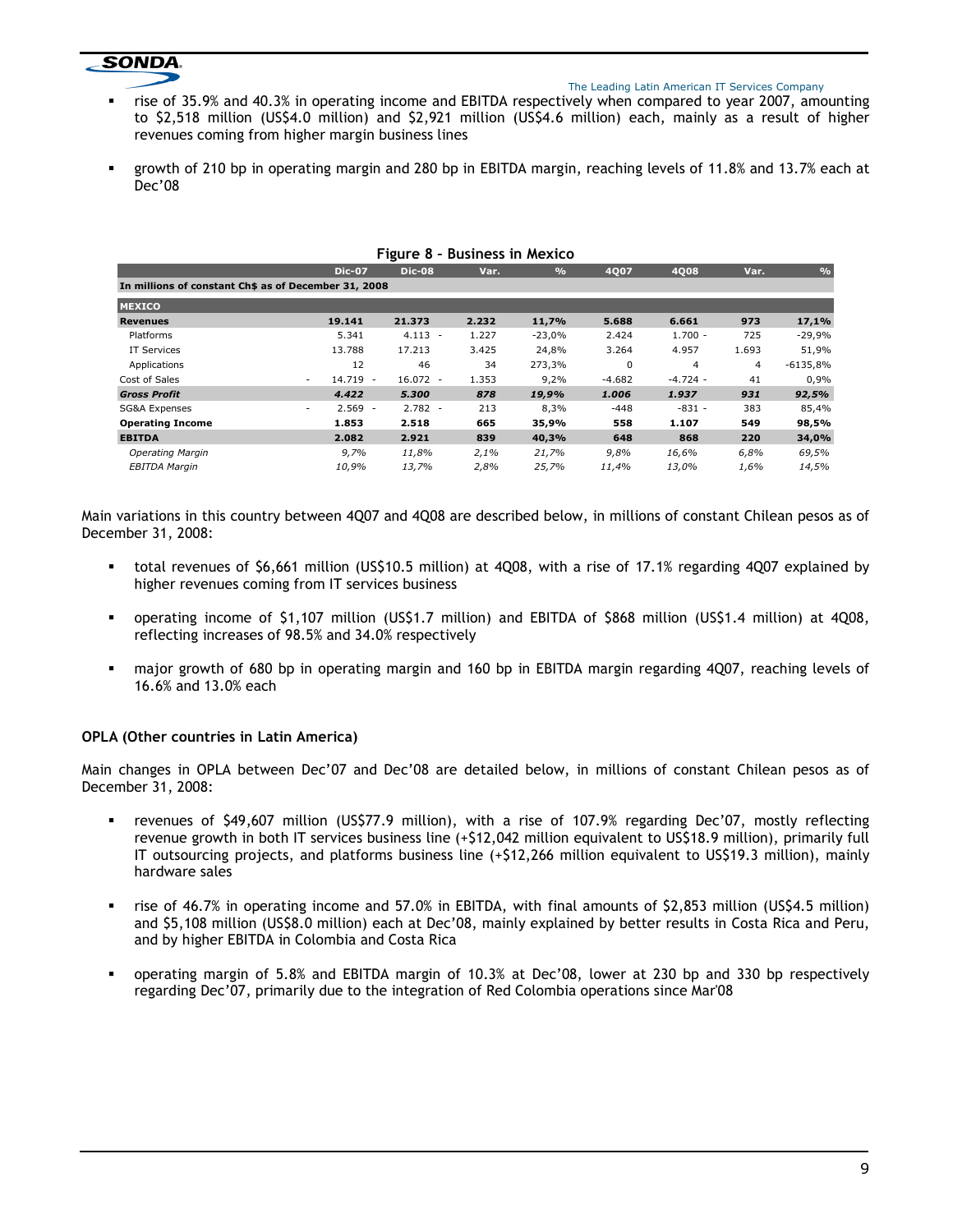

The Leading Latin American IT Services Company

|                                                      |                  |               | Figule 7 - DUSINESS III UFLA |               |          |             |         |               |
|------------------------------------------------------|------------------|---------------|------------------------------|---------------|----------|-------------|---------|---------------|
|                                                      | <b>Dic-07</b>    | <b>Dic-08</b> | Var.                         | $\frac{9}{6}$ | 4007     | 4Q08        | Var.    | $\frac{0}{0}$ |
| In millions of constant Ch\$ as of December 31, 2008 |                  |               |                              |               |          |             |         |               |
| <b>OPLA</b>                                          |                  |               |                              |               |          |             |         |               |
| <b>Revenues</b>                                      | 23.858           | 49.607        | 25.749                       | 107,9%        | 6.064    | 16.790      | 10.726  | 176,9%        |
| Platforms                                            | 12.156           | 24.422        | 12.266                       | 100,9%        | 3.463    | 8.505       | 5.042   | 145,6%        |
| <b>IT Services</b>                                   | 9.633            | 21.675        | 12.042                       | 125,0%        | 2.124    | 7.338       | 5.214   | 245,4%        |
| Applications                                         | 2.069            | 3.510         | 1.441                        | 69,6%         | 477      | 947         | 470     | 98,6%         |
| Cost of Sales                                        | $18.652 -$<br>۰. | $40.674 -$    | 22.023                       | 118,1%        | $-4.674$ | $-13.930 -$ | 9.256   | 198,1%        |
| <b>Gross Profit</b>                                  | 5.207            | 8.933         | 3.726                        | 71,6%         | 1.391    | 2.861       | 1.470   | 105,7%        |
| SG&A Expenses                                        | $3.262 -$<br>۰.  | $6.080 -$     | 2.818                        | 86,4%         | $-927$   | $-2.196 -$  | 1.269   | 136,9%        |
| <b>Operating Income</b>                              | 1.944            | 2.853         | 908                          | 46,7%         | 464      | 664         | 201     | 43,3%         |
| <b>EBITDA</b>                                        | 3.253            | 5.108         | 1.854                        | 57,0%         | 688      | 1.415       | 727     | 105,7%        |
| Operating Margin                                     | 8,1%             | 5.8%          | $-2,4%$                      | $-29,4%$      | 7,6%     | 4,0%        | $-3.7%$ | $-48,3%$      |
| EBITDA Margin                                        | 13,6%            | 10,3%         | $-3,3%$                      | -24,5%        | 11,3%    | 8,4%        | $-2,9%$ | $-25,7%$      |

#### Figure 9 – Business in OPLA

Main variations in this region between 4Q07 and 4Q08 are described below, in millions of constant Chilean pesos as of December 31, 2008:

- 176.9% growth in revenues, amounting to \$16,790 million (US\$26.4 million) at 4Q08, mostly explained by higher revenues coming from both IT services (+\$5,214 million equivalent to US\$8.2 million) and platforms business lines (+\$5,042 million equivalent to US\$7.9 million)
- increase in IT services revenues largely explained by Colombia (+\$3,396 million equivalent to US\$5.3 million), mostly as a result of Red Colombia integration, and growth in platforms revenues generated mostly in Costa Rica (+\$1,874 million equivalent to US\$2.9 million)
- increase of 43.3% in operating income and 105.6% in EBITDA, with totals of \$664 million (US\$1.0 million) and \$1,414 million (US\$2.2 million) each, especially reflecting higher results coming from Costa Rica, Uruguay and Colombia
- decline in operating margin to 4.0% and EBITDA margin to 8.4% at 4Q08, both explained almost 100% by the consolidation of Red Colombia since Mar'08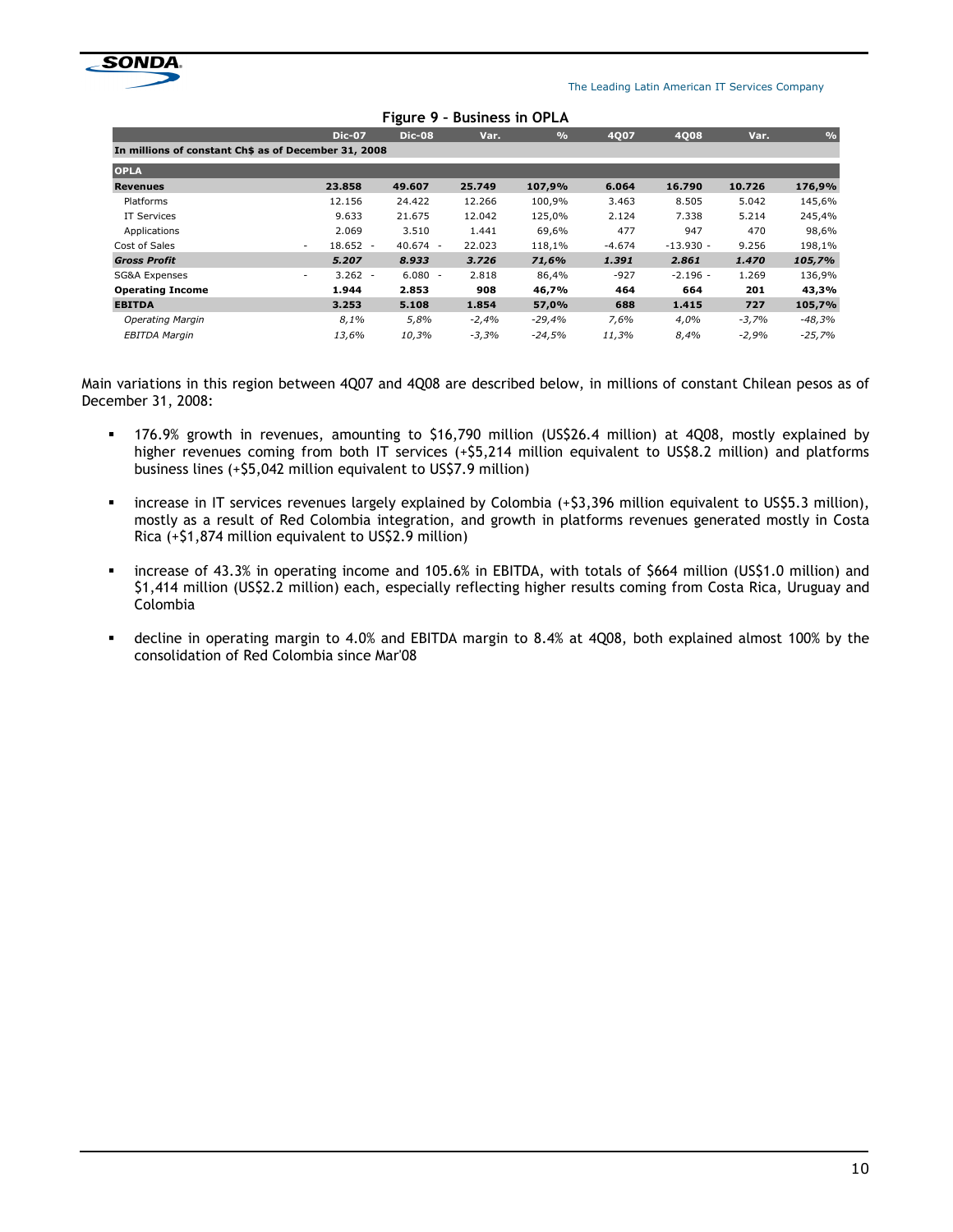

Г

The Leading Latin American IT Services Company

# Figure 10 - Regional Summary (in millions of constant Ch\$ as of December, 2008)

| In millions of constant Ch\$ as of December 31, 2008 |                                    |            |         |           |           |             |                |                |
|------------------------------------------------------|------------------------------------|------------|---------|-----------|-----------|-------------|----------------|----------------|
| <b>CHILE</b>                                         |                                    |            |         |           |           |             |                |                |
| <b>Revenues</b>                                      | 168.639                            | 185.979    | 17.340  | 10,3%     | 46.582    | 55.973      | 9.391          | 20,2%          |
| Platforms                                            | 62.688                             | 73.514     | 10.826  | 17,3%     | 16.927    | 23.891      | 6.965          | 41,1%          |
| <b>IT Services</b>                                   | 95.779                             | 101.972    | 6.193   | 6,5%      | 26.995    | 29.442      | 2.446          | 9,1%           |
| Applications                                         | 10.173                             | 10.493     | 320     | 3,1%      | 2.659     | $2.640 -$   | 19             | $-0,7%$        |
| Cost of Sales                                        | 131.221<br>$\sim$                  | 137.816 -  | 6.594   | 5,0%      | $-34.408$ | $-39.324 -$ | 4.916          | 14,3%          |
| <b>Gross Profit</b>                                  | 37.418                             | 48.163     | 10.745  | 28,7%     | 12.173    | 16.650      | 4.476          | 36,8%          |
| SG&A Expenses                                        | 13.089<br>$\overline{\phantom{a}}$ | 14.542 -   | 1.454   | 11,1%     | $-3.515$  | $-4.078 -$  | 562            | 16,0%          |
| <b>Operating Income</b>                              | 24.330                             | 33.621     | 9.291   | 38,2%     | 8.659     | 12.572      | 3.913          | 45,2%          |
| <b>EBITDA</b>                                        | 40.553                             | 50.360     | 9.807   | 24,2%     | 12.782    | 16.485      | 3.703          | 29,0%          |
| <b>Operating Margin</b>                              | 14,4%                              | 18,1%      | 3,7%    | 25,3%     | 18,6%     | 22,5%       | 3,9%           | 20,8%          |
| <b>EBITDA Margin</b>                                 | 24,0%                              | 27,1%      | 3,0%    | 12,6%     | 27,4%     | 29,5%       | 2,0%           | 7,3%           |
| <b>BRAZIL</b>                                        |                                    |            |         |           |           |             |                |                |
| <b>Revenues</b>                                      | 80.315                             | 170.313    | 89.997  | 112,1%    | 31.896    | 51.209      | 19.313         | 60,6%          |
| Platforms                                            | 853                                | 1.324      | 470     | 55,1%     | 354       | 400         | 46             | 13,1%          |
| <b>IT Services</b>                                   | 64.818                             | 132.249    | 67.430  | 104,0%    | 24.422    | 38.845      | 14.423         | 59,1%          |
| Applications                                         | 14.644                             | 36.740     | 22.097  | 150,9%    | 7.120     | 11.964      | 4.844          | 68,0%          |
| Cost of Sales                                        | 67.334 -                           | 138.562 -  | 71.228  | 105,8%    | $-26.665$ | $-41.454 -$ | 14.789         | 55,5%          |
| <b>Gross Profit</b>                                  | 12.981                             | 31.751     | 18.769  | 144,6%    | 5.230     | 9.755       | 4.525          | 86,5%          |
| <b>SG&amp;A Expenses</b>                             | $7.615 -$<br>$\overline{a}$        | $19.617 -$ | 12.002  | 157,6%    | $-2.891$  | $-5.939 -$  | 3.048          | 105,4%         |
| <b>Operating Income</b>                              | 5.367                              | 12.134     | 6.767   | 126,1%    | 2.339     | 3.815       | 1.476          | 63,1%          |
| <b>EBITDA</b>                                        | 7.292                              | 14.981     | 7.689   | 105,4%    | 3.027     | 4.830       | 1.803          | 59,6%          |
| <b>Operating Margin</b>                              | 6,7%                               | 7,1%       | 0,4%    | 6,6%      | 7,3%      | 7,5%        | 0,1%           | 1,6%           |
| <b>EBITDA Margin</b>                                 | 9,1%                               | 8,8%       | $-0,3%$ | $-3,1%$   | 9,5%      | 9,4%        | $-0,1%$        | $-0,6%$        |
| <b>MEXICO</b>                                        |                                    |            |         |           |           |             |                |                |
| <b>Revenues</b>                                      | 19.141                             | 21.373     | 2.232   | 11,7%     | 5.688     | 6.661       | 973            | 17,1%          |
| Platforms                                            | 5.341                              | $4.113 -$  | 1.227   | $-23,0%$  | 2.424     | $1.700 -$   | 725            | $-29,9%$       |
| <b>IT Services</b>                                   | 13.788                             | 17.213     | 3.425   | 24,8%     | 3.264     | 4.957       | 1.693          | 51,9%          |
| Applications                                         | 12                                 | 46         | 34      | 273,3%    | 0         | 4           | $\overline{4}$ | $-6135,8%$     |
| Cost of Sales                                        | 14.719<br>$\overline{\phantom{a}}$ | 16.072 -   | 1.353   | 9,2%      | $-4.682$  | $-4.724 -$  | 41             | 0,9%           |
| <b>Gross Profit</b>                                  | 4.422                              | 5.300      | 878     | 19,9%     | 1.006     | 1.937       | 931            | 92,5%          |
| SG&A Expenses                                        | 2.569<br>$\overline{\phantom{a}}$  | $2.782 -$  | 213     | 8,3%      | $-448$    | $-831 -$    | 383            | 85,4%          |
| <b>Operating Income</b>                              | 1.853                              | 2.518      | 665     | 35,9%     | 558       | 1.107       | 549            | 98,5%          |
| <b>EBITDA</b>                                        | 2.082                              | 2.921      | 839     | 40,3%     | 648       | 868         | 220            | 34,0%          |
| <b>Operating Margin</b>                              | 9,7%                               | 11,8%      | 2,1%    | 21,7%     | 9,8%      | 16,6%       | 6,8%           | 69,5%          |
| <b>EBITDA Margin</b>                                 | 10,9%                              | 13,7%      | 2,8%    | 25,7%     | 11,4%     | 13,0%       | 1,6%           | 14,5%          |
| <b>OPLA</b>                                          |                                    |            |         |           |           |             |                |                |
| <b>Revenues</b>                                      | 23.858                             | 49.607     | 25.749  | 107,9%    | 6.064     | 16.790      | 10.726         | 176,9%         |
| Platforms                                            | 12.156                             | 24.422     | 12.266  | 100,9%    | 3.463     | 8.505       | 5.042          | 145,6%         |
| IT Services                                          | 9.633                              | 21.675     | 12.042  | 125,0%    | 2.124     | 7.338       | 5.214          | 245,4%         |
| Applications                                         | 2.069                              | 3.510      | 1.441   | 69,6%     | 477       | 947         | 470            | 98,6%          |
| Cost of Sales                                        | 18.652<br>$\overline{\phantom{a}}$ | 40.674 -   | 22.023  | 118,1%    | $-4.674$  | $-13.930 -$ | 9.256          | 198,1%         |
| <b>Gross Profit</b>                                  | 5.207                              | 8.933      | 3.726   | 71,6%     | 1.391     | 2.861       | 1.470          | 105,7%         |
| SG&A Expenses                                        | $3.262 -$                          | $6.080 -$  | 2.818   | 86,4%     | $-927$    | $-2.196 -$  | 1.269          | 136,9%         |
| <b>Operating Income</b>                              | 1.944                              | 2.853      | 908     | 46,7%     | 464       | 664         | 201            | 43,3%          |
| <b>EBITDA</b>                                        | 3.253                              | 5.108      | 1.854   | 57,0%     | 688       | 1.415       | 727            | 105,7%         |
| <b>Operating Margin</b>                              | 8,1%                               | 5,8%       | $-2,4%$ | $-29,4%$  | 7,6%      | 4,0%        | $-3,7%$        | $-48,3%$       |
| <b>EBITDA Margin</b>                                 | 13,6%                              | 10,3%      | $-3,3%$ | $-24,5%$  | 11,3%     | 8,4%        | $-2,9%$        | $-25,7%$       |
|                                                      |                                    |            |         |           |           |             |                |                |
|                                                      |                                    |            |         |           |           |             |                |                |
| <b>CONSOLIDATED TOTAL</b>                            |                                    |            |         |           |           |             |                |                |
| <b>Revenues</b>                                      | 291.954                            | 427.271    | 135.317 | 46,3%     | 90.230    | 130.633     | 40.404         | 44,8%          |
| Platforms                                            | 81.037                             | 103.374    | 22.337  | 27,6%     | 23.168    | 34.496      | 11.328         | 48,9%          |
| IT Services                                          | 184.018                            | 273.108    | 89.090  | 48,4%     | 56.806    | 80.582      | 23.775         | 41,9%          |
| Applications                                         | 26.898                             | 50.790     | 23.891  | 88,8%     | 10.256    | 15.556      | 5.300          | 51,7%          |
| Cost of Sales                                        | 231.926 -                          | 333.124 -  | 101.198 | 43,6% -   | 70.429 -  | 99.431 -    | 29.002         | 41,2%          |
| <b>Gross Profit</b>                                  | 60.028                             | 94.147     | 34.119  | 56,8%     | 19.801    | 31.202      | 11.401         |                |
| SG&A Expenses                                        | 26.534 -                           | 43.021 -   | 16.487  | $62,1% -$ | 7.782 -   | 13.044 -    | 5.262          | 67,6%          |
| <b>Operating Income</b>                              | 33.495                             | 51.126     | 17.631  | 52,6%     | 12.019    | 18.159      | 6.139          | 57,6%<br>51,1% |
| <b>EBITDA</b>                                        | 53.180                             | 73.370     | 20.189  | 38,0%     | 17.145    | 23.599      | 6.454          | 37,6%          |
| <b>Operating Margin</b>                              | 11,5%                              | 12,0%      | 0,5%    | 4,3%      | 13,3%     | 13,9%       | 0,6%           | 4,4%           |

Dic-07 Dic-08 Var. % 4Q07 4Q08 Var. %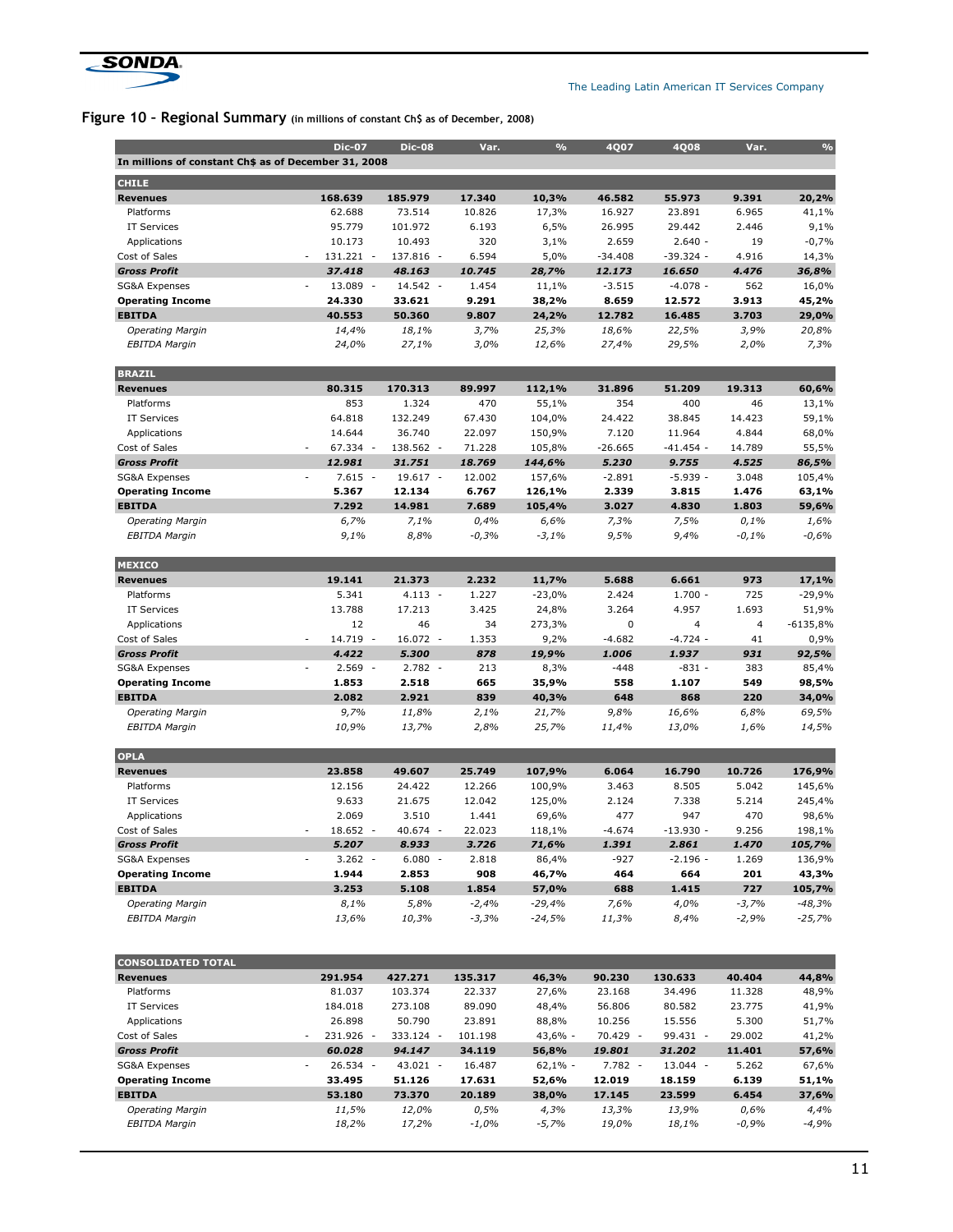

The Leading Latin American IT Services Company

# Figure 11 – Regional Summary (in thousands of US dollars as reported in each period)

|                                                                       | <b>Dic-07</b>      | <b>Dic-08</b>      | Var.             | $\frac{9}{6}$    | 4Q07                 | <b>4Q08</b>        | Var.           | $\frac{9}{6}$      |
|-----------------------------------------------------------------------|--------------------|--------------------|------------------|------------------|----------------------|--------------------|----------------|--------------------|
| In thousands of US dollars as reported in each period (historic data) |                    |                    |                  |                  |                      |                    |                |                    |
|                                                                       |                    |                    |                  |                  |                      |                    |                |                    |
| <b>CHILE</b>                                                          |                    |                    |                  |                  |                      |                    |                |                    |
| <b>Revenues</b>                                                       | 311.653            | 292.213 -          | 19.440           | $-6,2%$          | 97.140               | 60.570 -           | 36.570         | $-37,6%$           |
| Platforms                                                             | 115.849            | 115.507 -          | 342              | $-0,3%$          | 35.427               | $27.089 -$         | 8.337          | $-23,5%$           |
| <b>IT Services</b>                                                    | 177.003            | 160.220 -          | 16.784           | $-9,5%$          | 56.119               | $30.986 -$         | 25.133         | $-44,8%$           |
| Applications                                                          | 18.800             | 16.486 -           | 2.313            | $-12,3%$         | 5.594                | $2.495 -$          | 3.099          | $-55,4%$           |
| Cost of Sales                                                         | 242.502 -          | 216.538            | 25.964           | $-10,7%$         | $-72.356$            | $-41.046$          | 31.310         | $-43,3%$           |
| <b>Gross Profit</b>                                                   | 69.150             | 75.675             | 6.525            | 9,4%             | 24.783               | 19.524 -           | 5.259          | $-21,2%$           |
| SG&A Expenses                                                         | 24.188 -           | 22.849             | 1.340            | $-5,5%$          | $-7.362$             | $-4.203$           | 3.159          | $-42,9%$           |
| <b>Operating Income</b>                                               | 44.963             | 52.826<br>79.126   | 7.864            | 17,5%            | 17.422               | $15.321 -$         | 2.101          | $-12,1%$           |
| <b>EBITDA</b>                                                         | 74.944             |                    | 4.182            | 5,6%             | 26.137               | $18.769 -$         | 7.368          | $-28,2%$           |
| <b>Operating Margin</b><br><b>EBITDA Margin</b>                       | 14,4%<br>24,0%     | 18,1%<br>27,1%     | 3,7%<br>3,0%     | 25,3%<br>12,6%   | 17,9%<br>26,9%       | 25,3%<br>31,0%     | 7,4%<br>4,1%   | 41,0%<br>15,2%     |
| <b>BRAZIL</b>                                                         |                    |                    |                  |                  |                      |                    |                |                    |
| <b>Revenues</b>                                                       | 148.426            | 267.598            | 119.172          | 80,3%            | 63.330               | 55.380 -           | 7.950          | $-12,6%$           |
| Platforms                                                             | 1.577              | 2.080              | 503              | 31,9%            | 699                  | 434 -              | 265            | $-37,9%$           |
| <b>IT Services</b>                                                    | 119.787            | 207.791            | 88.004           | 73,5%            | 48.791               | 41.365 -           | 7.426          | $-15,2%$           |
| Applications                                                          | 27.062             | 57.727             | 30.665           | 113,3%           | 13.840               | $13.581 -$         | 259            | $-1,9%$            |
| Cost of Sales                                                         | 124.436 -<br>٠     | 217.711 -          | 93.275           | 75,0%            | $-52.962$            | $-44.685$          | 8.277          | $-15,6%$           |
| <b>Gross Profit</b>                                                   | 23.989             | 49.887             | 25.898           | 108,0%           | 10.367               | 10.695             | 328            | 3,2%               |
| SG&A Expenses                                                         | 14.072 -           | $30.822 -$         | 16.750           | 119,0%           | $-5.771$             | $-6.452 -$         | 681            | 11,8%              |
| <b>Operating Income</b>                                               | 9.918              | 19.065             | 9.147            | 92,2%            | 4.597                | $4.243 -$          | 354            | -7,7%              |
| <b>EBITDA</b>                                                         | 13.476             | 23.539             | 10.063           | 74,7%            | 5.980                | $5.451 -$          | 529            | $-8,8%$            |
| <b>Operating Margin</b>                                               | 6,7%               | 7,1%               | 0,4%             | 6,6%             | 7,3%                 | 7,7%               | 0,4%           | 5,5%               |
| <b>EBITDA Margin</b>                                                  | 9,1%               | 8,8%               | $-0,3%$          | $-3,1%$          | 9,4%                 | 9,8%               | 0,4%           | 4,2%               |
| <b>MEXICO</b>                                                         |                    |                    |                  |                  |                      |                    |                |                    |
| <b>Revenues</b>                                                       | 35.373             | $33.581 -$         | 1.792            | $-5,1%$          | 11.730               | $7.368 -$          | 4.362          | $-37,2%$           |
| Platforms                                                             | 9.870              | $6.463 -$          | 3.407            | $-34,5%$         | 4.744                | $2.162 -$          | 2.582          | $-54,4%$           |
| IT Services                                                           | 25.480             | 27.045             | 1.565            | 6,1%             | 6.985                | $5.208 -$          | 1.777          | $-25,4%$           |
| Applications                                                          | 23                 | 73                 | 50               | 217,4%           | $1\,$                | $-2 -$             | 3              | $-300,3%$          |
| Cost of Sales                                                         | $27.201 -$         | 25.253             | 1.948            | $-7,2%$          | $-9.562$             | $-5.032$           | 4.530          | $-47,4%$           |
| <b>Gross Profit</b>                                                   | 8.173              | 8.328              | 155              | 1,9%             | 2.169                | 2.336              | 167            | 7,7%               |
| SG&A Expenses                                                         | $4.747 -$          | 4.371              | 376              | $-7,9%$          | $-1.020$             | $-894$             | 126            | $-12,4%$           |
| <b>Operating Income</b>                                               | 3.425              | 3.957              | 532              | 15,5%            | 1.148                | 1.442              | 294            | 25,6%              |
| <b>EBITDA</b>                                                         | 3.847              | 4.589              | 742              | 19,3%            | 1.327                | $932 -$            | 395            | $-29,8%$           |
| <b>Operating Margin</b><br><b>EBITDA Margin</b>                       | 9,7%<br>10,9%      | 11,8%<br>13,7%     | 2,1%<br>2,8%     | 21,7%<br>25,7%   | 9,8%<br>11,3%        | 19,6%<br>12,6%     | 9,8%<br>1,3%   | 100,0%<br>11,8%    |
|                                                                       |                    |                    |                  |                  |                      |                    |                |                    |
| <b>OPLA</b>                                                           |                    |                    |                  |                  |                      |                    |                |                    |
| <b>Revenues</b>                                                       | 44.091             | 77.943             | 33.852           | 76,8%            | 12.819               | 19.471             | 6.652          | 51,9%              |
| Platforms                                                             | 22.464             | 38.372             | 15.908           | 70,8%            | 7.187                | 10.011             | 2.824          | 39,3%              |
| <b>IT Services</b>                                                    | 17.803<br>3.824    | 34.056<br>5.515    | 16.253           | 91,3%            | 4.606                | 8.511<br>949 -     | 3.905<br>77    | 84,8%              |
| Applications<br>Cost of Sales                                         | 34.469 -           | 63.908 -           | 1.691<br>29.439  | 44,2%<br>85,4%   | 1.026<br>$-9.903$    | $-16.255 -$        | 6.352          | $-7,5%$<br>64,1%   |
|                                                                       | 9.622              | 14.035             | 4.413            | 45,9%            | 2.916                | 3.216              | 300            |                    |
| <b>Gross Profit</b><br>SG&A Expenses                                  | $6.029 -$          | $9.553 -$          | 3.524            | 58,5%            | $-1.925$             | $-2.633 -$         | 708            | 10,3%<br>36,8%     |
| <b>Operating Income</b>                                               | 3.593              | 4.482              | 889              | 24,7%            | 991                  | 583 -              | 408            | -41,2%             |
| <b>EBITDA</b>                                                         | 6.012              | 8.025              | 2.013            | 33,5%            | 1.504                | $1.446 -$          | 58             | $-3,8%$            |
| <b>Operating Margin</b>                                               | 8,1%               | 5,8%               | $-2,4%$          | $-29,4%$         | 7,7%                 | 3,0%               | $-4,7%$        | $-61,3%$           |
| <b>EBITDA Margin</b>                                                  | 13,6%              | 10,3%              | $-3,3%$          | $-24,5%$         | 11,7%                | 7,4%               | $-4,3%$        | $-36,7%$           |
|                                                                       |                    |                    |                  |                  |                      |                    |                |                    |
| <b>CONSOLIDATED TOTAL</b>                                             |                    |                    |                  |                  |                      |                    |                |                    |
| <b>Revenues</b>                                                       | 539.543            | 671.335            | 131.792          | 24,4%            | 185.019              | 142.789 -          | 42.230         | $-22,8%$           |
| Platforms                                                             | 149.760            | 162.422            | 12.662           | 8,5%             | 48.057               | 39.696 -           | 8.360          | $-17,4%$           |
| IT Services                                                           | 340.073            | 429.112            | 89.038           | 26,2%            | 116.501              | 86.070 -           | 30.431         | $-26,1%$           |
| Applications                                                          | 49.709             | 79.801             | 30.093           | 60,5%            | 20.461               | 17.023 -           | 3.438          | $-16,8%$           |
| Cost of Sales                                                         | 428.608 -          | 523.410 -          | 94.802           | $22,1%$ -        | 144.783 -            | 107.018            | 37.765         | $-26,1%$           |
| <b>Gross Profit</b>                                                   | 110.934            | 147.925            | 36.991           | 33,3%            | 40.235               | 35.771 -           | 4.464          | $-11,1%$           |
| SG&A Expenses<br><b>Operating Income</b>                              | 49.036 -<br>61.899 | 67.595 -<br>80.330 | 18.558<br>18.432 | 37,8% -<br>29,8% | $16.078 -$<br>24.158 | 14.182<br>21.589 - | 1.896<br>2.569 | $-11,8%$<br>-10,6% |
| <b>EBITDA</b>                                                         | 98.279             | 115.279            | 17.000           | 17,3%            | 34.948               | 26.598 -           | 8.350          | $-23,9%$           |
| <b>Operating Margin</b>                                               | 11,5%              | 12,0%              | 0,5%             | 4,3%             | 13,1%                | 15,1%              | 2,1%           | 15,8%              |
| <b>EBITDA Margin</b>                                                  | 18,2%              | 17,2%              | $-1,0%$          | $-5,7%$          | 18,9%                | 18,6%              | $-0,3%$        | $-1,4%$            |
|                                                                       |                    |                    |                  |                  |                      |                    |                |                    |